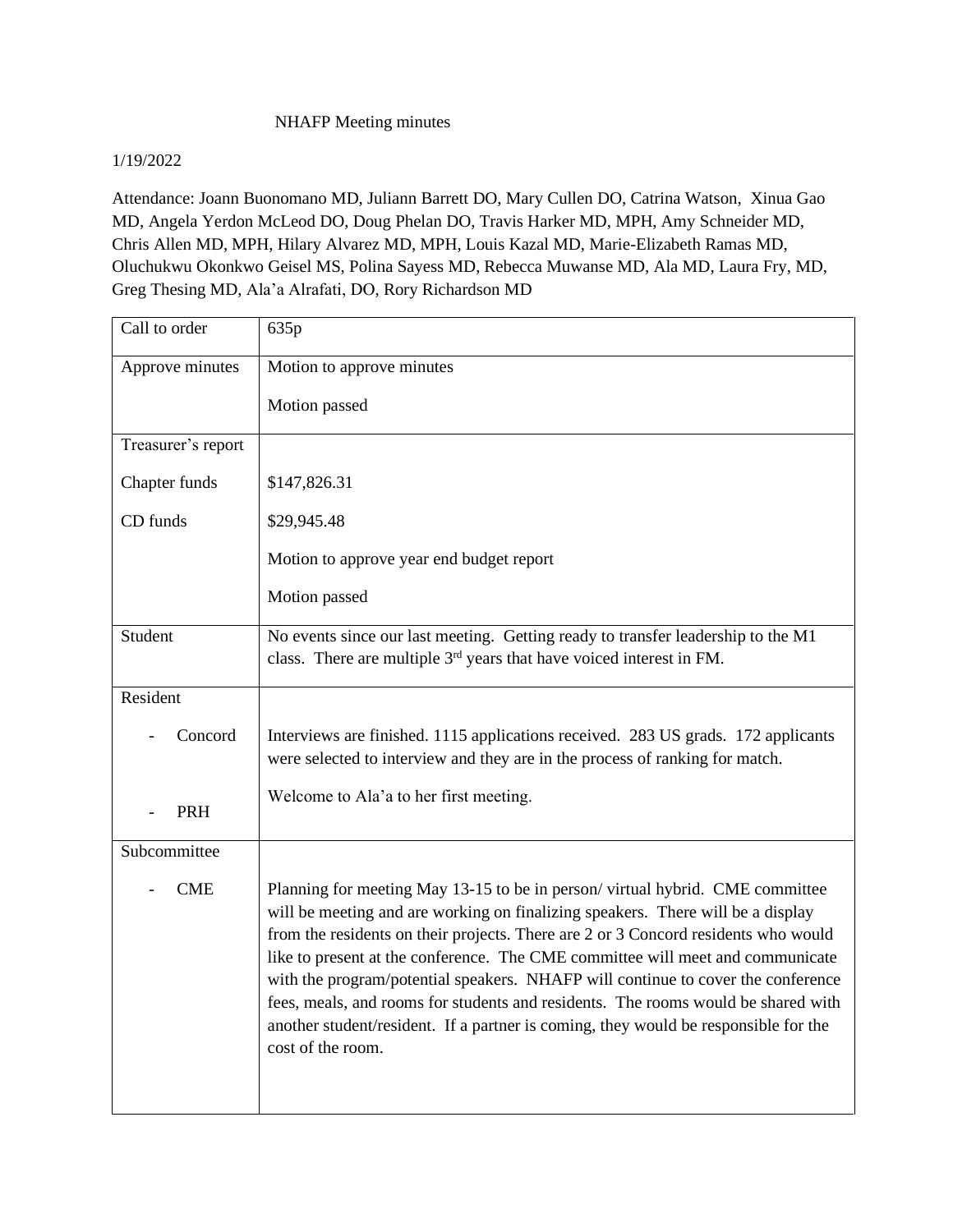| Advocacy     | There is a bill presented that members of the house are able to call into a meeting<br>virtually if needed as there have been delays due to members not able to attend in<br>person.<br>There was another bill restricting abortion that was struck down this week.<br>Multiple members have testified recently.<br>Mike Padmore will be recruiting physicians to run for elections and those able to<br>speak out. |
|--------------|---------------------------------------------------------------------------------------------------------------------------------------------------------------------------------------------------------------------------------------------------------------------------------------------------------------------------------------------------------------------------------------------------------------------|
| Old Business | FP of the year- Catrina has sent out the application multiple times, but it has not<br>been accessed, likely has gone into spam folders as it was recorded that very few<br>people opened the email. We have 1 nomination. The FP of the year committee<br>will meet to gather more nominations which will need to be received by mid-<br>February to be able to present at our March meeting.                      |
| New Business | -2022 budget proposal. As initially written, there would be a \$16,000 deficit.<br>Things are affecting income- members who become life members and do not pay<br>dues and membership is down in general over the last few years in many<br>organizations. Student funding is also increasing.                                                                                                                      |
|              | With the addition of the Portsmouth residency and the Keene residency in the next<br>few years, if we give the same amount per resident vs budget an amount, this<br>budget item could grow to be large.                                                                                                                                                                                                            |
|              | Recommendation made to create a committee including the program directors (or<br>their representative) of the 3 residencies to understand the needs which would allow<br>us to prioritize how we plan to spend our money. We could then develop a process<br>for using the money.                                                                                                                                   |
|              | Membership- We have not done outreach to encourage membership in many years.<br>Catrina will reach out to AAFP to get information for the last few years. Discussion<br>regarding creating a membership committee when more information is discovered.                                                                                                                                                              |
|              | Motion to approve budget as submitted                                                                                                                                                                                                                                                                                                                                                                               |
|              | Motion approved                                                                                                                                                                                                                                                                                                                                                                                                     |
|              | Request for funding: Xinuo Gao was recently accepted into the leading physician<br>well-being program (LPW) through the AAFP and a requirement of the program is<br>that she go to a live conference in Florida. She is requesting \$1500 to pay for<br>lodging for the conference.                                                                                                                                 |
|              | Discussion about where this money would come from.                                                                                                                                                                                                                                                                                                                                                                  |